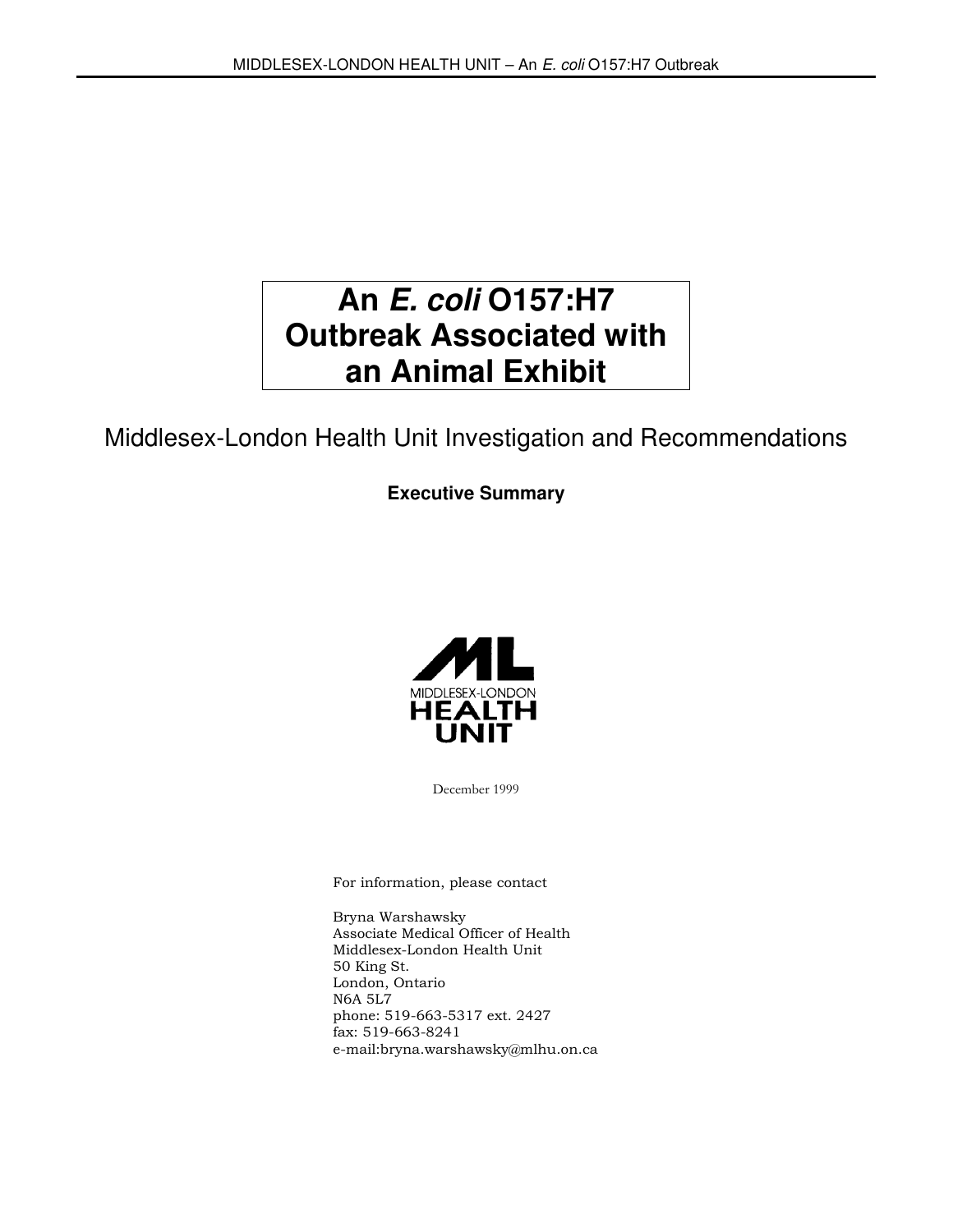© Copyright 1999 Middlesex-London Health Unit 50 King Street London, Ontario N6A 5L7

Cite reference as: Middlesex-London Health Unit (1999). An E. coli O157:H7 Outbreak Associated with an Animal Exhibit The Middlesex-London Health Unit Investigation and Recommendations. London, Ontario: Author.

Authors:

Bryna Warshawsky, MDCM, CCFP, FRCPC Bonnie Henry, MD, MPH Iris Gutmanis, PhD Joanne Dow, RN, BScN Jim Reffle, BA, MPA, CPHI(C) Graham Pollett, MD, MHSc, FRCPC Ruta Pocius, BA

All rights reserved.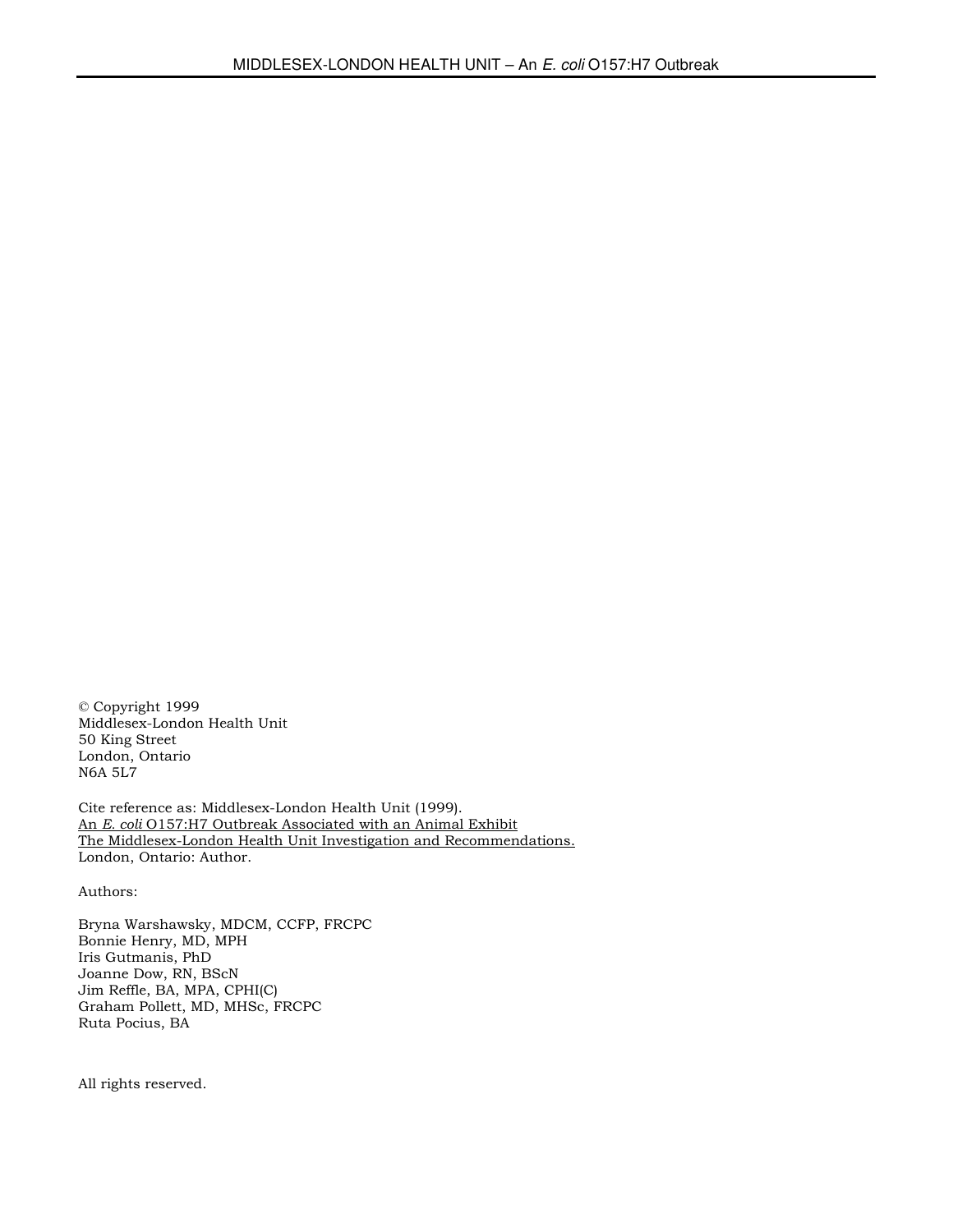# **Table of Contents**

| I.         |                                                                                          |  |
|------------|------------------------------------------------------------------------------------------|--|
| $\Pi$ .    |                                                                                          |  |
| III.       |                                                                                          |  |
| IV.        |                                                                                          |  |
| V.         |                                                                                          |  |
| VI.        |                                                                                          |  |
| VII.       |                                                                                          |  |
| VIII.      |                                                                                          |  |
| IX.        |                                                                                          |  |
| X.         |                                                                                          |  |
| XI.        |                                                                                          |  |
| XII.       |                                                                                          |  |
| XIII.      |                                                                                          |  |
| XIV.       |                                                                                          |  |
| XV.        |                                                                                          |  |
| XVI.       |                                                                                          |  |
| XVII.      |                                                                                          |  |
| XVIII.     |                                                                                          |  |
|            |                                                                                          |  |
| Figure 1   |                                                                                          |  |
| Figure 2   |                                                                                          |  |
| Figure 3   |                                                                                          |  |
|            |                                                                                          |  |
|            |                                                                                          |  |
|            |                                                                                          |  |
|            |                                                                                          |  |
| Table 1    |                                                                                          |  |
| Table 2    | Phage Typing and Pulsed-Field Gel Electrophoresis Results of the Seven Primary Cases  16 |  |
| Table 3    |                                                                                          |  |
| Table 4    |                                                                                          |  |
| Table 5    |                                                                                          |  |
| Table 6    |                                                                                          |  |
| Table 7    |                                                                                          |  |
| Appendix A |                                                                                          |  |
| Appendix B |                                                                                          |  |
| Appendix C |                                                                                          |  |
| Appendix D |                                                                                          |  |
|            |                                                                                          |  |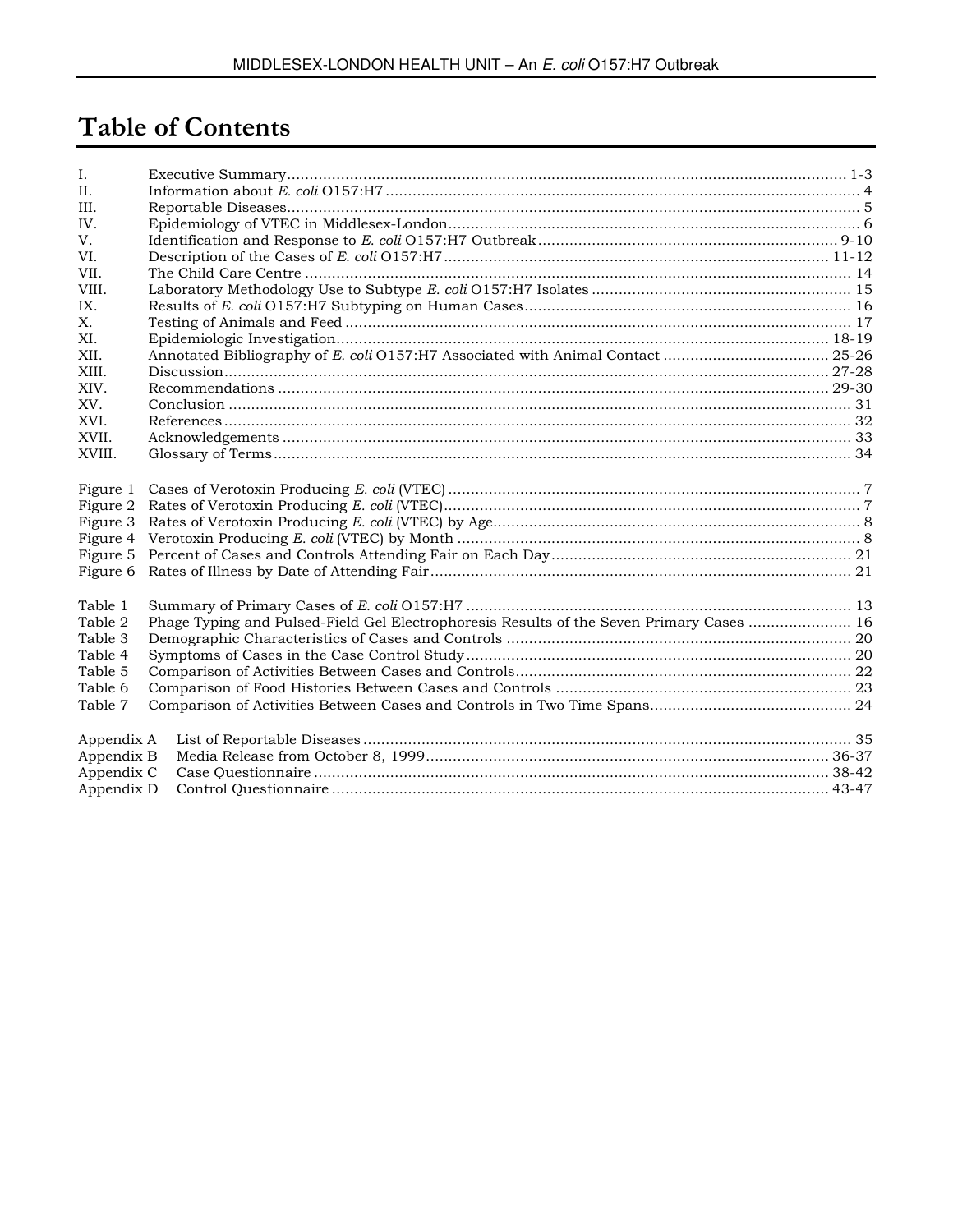### I. Executive Summary

E. coli O157:H7 is a bacterial infection which can produce abdominal cramps and diarrhea that can sometimes be bloody. The hemolytic-uremic syndrome, a complication of E. coli O157:H7 infections, occurs in 2 to 7% of cases and can cause serious blood, kidney and neurologic problems. Spread of E. coli O157:H7 is known to occur from eating contaminated food, or drinking or swimming in contaminated water. Spread from contact with animals has also been shown to occur. As well, E. coli O157:H7 can spread easily from person-to-person by the fecal-oral route.

In Ontario, all cases of E. coli O157:H7 must be reported to local public health units. In Middlesex-London, the health unit receives 6 to 23 case reports per year. Within a 10-day period from September 27, 1999 to October 6, 1999, the health unit received four reports of people with E. coli O157:H7. No common food source was identified among the four people, but all reported having touched animals in the Agriculture Pavilion at the Western Fair in the seven days before the onset of diarrhea.

On October 8, 1999, a media release was issued asking the public to contact the health unit if they had developed diarrhea after visiting the pavilion. The health unit received 443 calls over a 10-day period, and identified 159 people with diarrhea that had developed within 1 to 10 days of visiting the pavilion. An additional three primary cases of E. coli O157:H7 were identified. As well, four cases of E. coli O157:H7 occurred within families of the primary cases.

A case of E. coli O157, which was diagnosed in a child who attended a child care centre, was also investigated. Although there were several children ill with diarrhea at the centre, it was later determined that the E. coli O157 identified in this child was non-H7, a subtype that does not produce a verotoxin and so does not usually cause a serious type of infection. The diarrhea in the child and child care centre appeared to be unrelated to the pavilion.

A thorough investigation was undertaken to determine the cause of the outbreak of E. coli O157:H7 in order to prevent similar situations from occurring in the future. Subtyping of the human samples of E. coli O157:H7 revealed that five of the seven were phage type 27, a very rare subtype in Canada. In addition, numerous animals that were in the pavilion at the fair were tested. Testing of the petting zoo animals revealed that a goat and a sheep had the same unusual phage type. A pigmy goat, which was part of the petting zoo but had not been at the fair, was also found to have E. coli O157:H7

phage type 27. Eighteen of the cattle that had been present in the pavilion were also tested but were not found to be positive for E. coli O157:H7.

An Order was issued under the Health Protection and Promotion Act to the owner of the petting zoo precluding him from allowing the public to have contact with the specific animals. The animals that the public would not be allowed to touch were those with confirmed  $E$ . coli  $O157$ : H7 infections and any animals that had been in the same pen as these animals.

An epidemiologic case control study was conducted to thoroughly examine factors associated with this outbreak. Sixty-one people met the case definition. A case was defined as someone with at least 24 hours of severe or bloody diarrhea that developed within 2 to 8 days of visiting the pavilion. Eighty-nine people who visited the pavilion but did not become ill were identified as controls.

The analysis revealed that the cases were over eight times more likely than controls to have visited the petting zoo, almost four times more likely to have touched the goats in the petting zoo, almost three times more likely to have walked among these goats and almost three times more likely to have touched the sheep in the petting zoo. Cases spent a significantly longer period of time in the pavilion when compared to controls. Lack of appropriate handwashing before eating and eating while in the pavilion may have been associated with infection. Food histories from cases and controls did not indicate that food was a cause of this outbreak.

The human and animal laboratory testing and the epidemiologic case control study provide very strong evidence that one or more of the goats in the petting zoo was the source of this outbreak. There is also evidence that the sheep in the petting zoo was a source of transmission. The following recommendations are intended to prevent future transmission of diseases from animals in petting zoos and other animal exhibits to humans.

#### Recommendations

These recommendations are for use in an animal exhibition or agricultural fair context which involves an owner or operator and contributing participants. The recommendations have been subdivided according to who should be responsible for their implementation in the above circumstances. Different circumstances may require the application of recommendations from several subsections.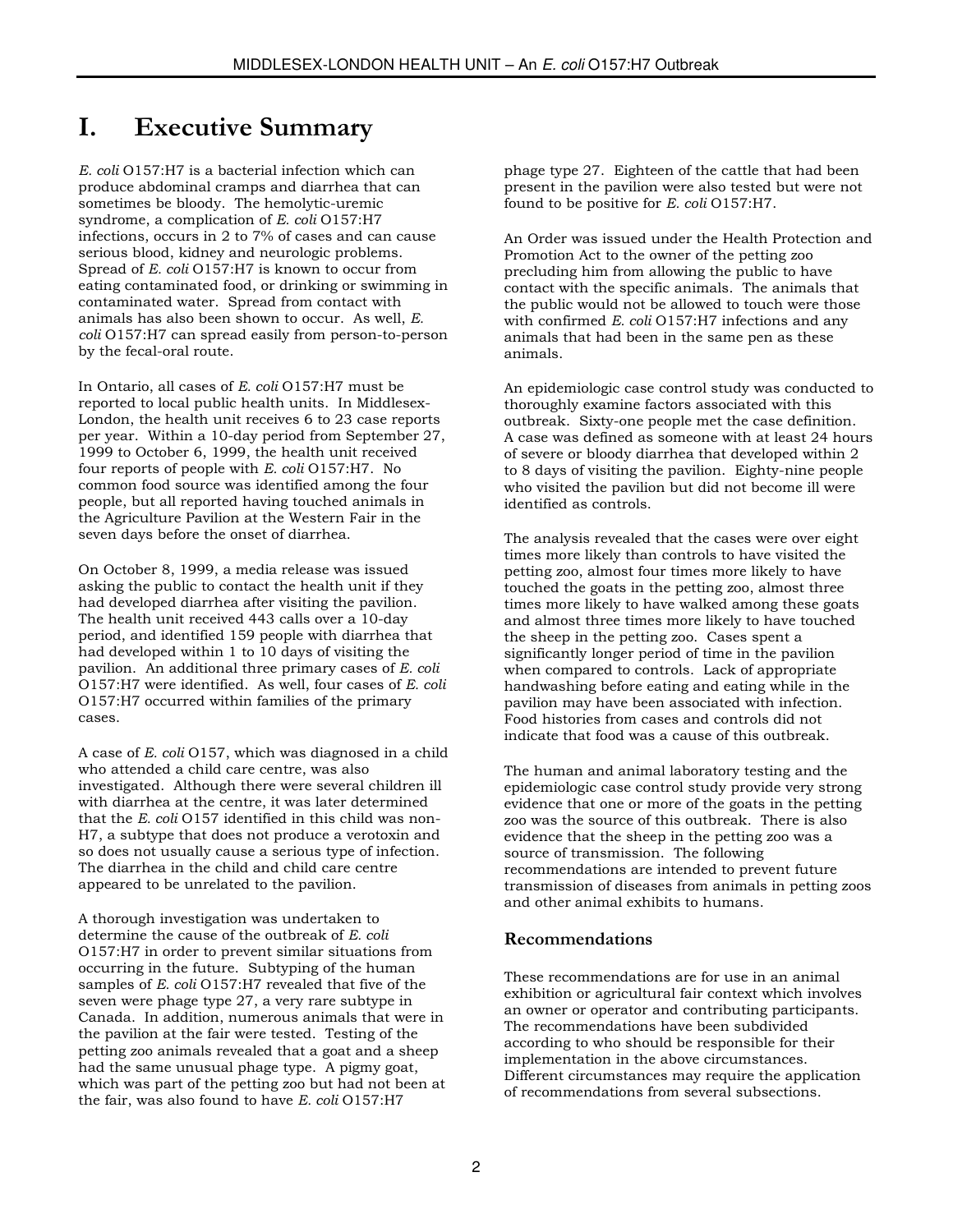Not all of the points highlighted in the recommendations were features of this outbreak, but all are felt to be prudent in protecting the health of the public.

#### Recommendations pertaining to owners and operators of animal exhibitions and agricultural fairs:

- 1. Ensure that there are signs near the animal exhibit that include the following messages:
	- Wash hands with soap and water after touching the animals;
	- Wash hands with soap and water before eating;
	- Avoid touching your face and mouth before washing your hands with soap and water; and
	- Do NOT eat or drink while touching animals.
- 2. Distribute pamphlets or flyers with information on preventing illness to visitors as they enter the animal exhibit.
- 3. Provide sufficient handwashing stations with running water, pump soap and disposable towels in several locations throughout the animal exhibit. In the case where a petting zoo is part of the animal exhibit, at least one handwashing station should be immediately adjacent to the petting zoo area.
- 4. Ensure that handwashing stations and bathrooms are kept clean and fully stocked with pump soap and disposable towels.
- 5. Ensure that signage clearly indicates which animals can and cannot be touched.
- 6. Ensure that barriers are adequate to impede touching of animals that should not be touched.
- 7. Ensure that any manure is quickly and thoroughly cleaned up, and appropriately discarded.
- 8. Do not allow the public to milk cows or drink unpasteurized milk.
- 9. If calves or other young animals are permitted, ensure that they cannot be touched by the public.
- 10. If animal births occur, ensure that the public has absolutely no contact with the animals or the environment. The environment must be

thoroughly cleaned after each birth and all waste products appropriately discarded.

11. Ensure that the local public health unit is notified of the existence of the animal exhibit 30 days prior to its opening.

#### Recommendations pertaining to petting zoo owners:

- 12. Ensure that any manure is quickly and thoroughly cleaned up, and appropriately discarded.
- 13. At least once daily, ensure that the rails in the petting zoo are appropriately disinfected and that the floors in the petting zoo are thoroughly cleaned.
- 14. Ensure that food is not fed to the animals in containers that can be eaten by people (e.g., ice cream cones or other edible products).
- 15. Ensure, with animal exhibit operators, that handwashing facilities are immediately adjacent to the petting zoo area and are well stocked with pump soap and disposable towels.
- 16. Ensure that signage with the messages outlined in recommendation #1 is prominently displayed around the petting zoo area.
- 17. Do not display ill animals or those known to be positive for E. coli O157:H7 or other infectious zoonotic agents.

#### Recommendations pertaining to livestock and other animal owners or exhibitors:

- 18. Ensure that any manure is quickly and thoroughly cleaned up, and appropriately discarded.
- 19. At least once daily, ensure that the rails in the animal exhibit are appropriately disinfected and that the floors in the animal exhibit are thoroughly cleaned.
- 20. Ensure that signage clearly indicates which animals can and cannot be touched.
- 21. Ensure that barriers are adequate to impede touching of animals that should not be touched.
- 22. If calves or other young animals are permitted, ensure that they cannot be touched by the public.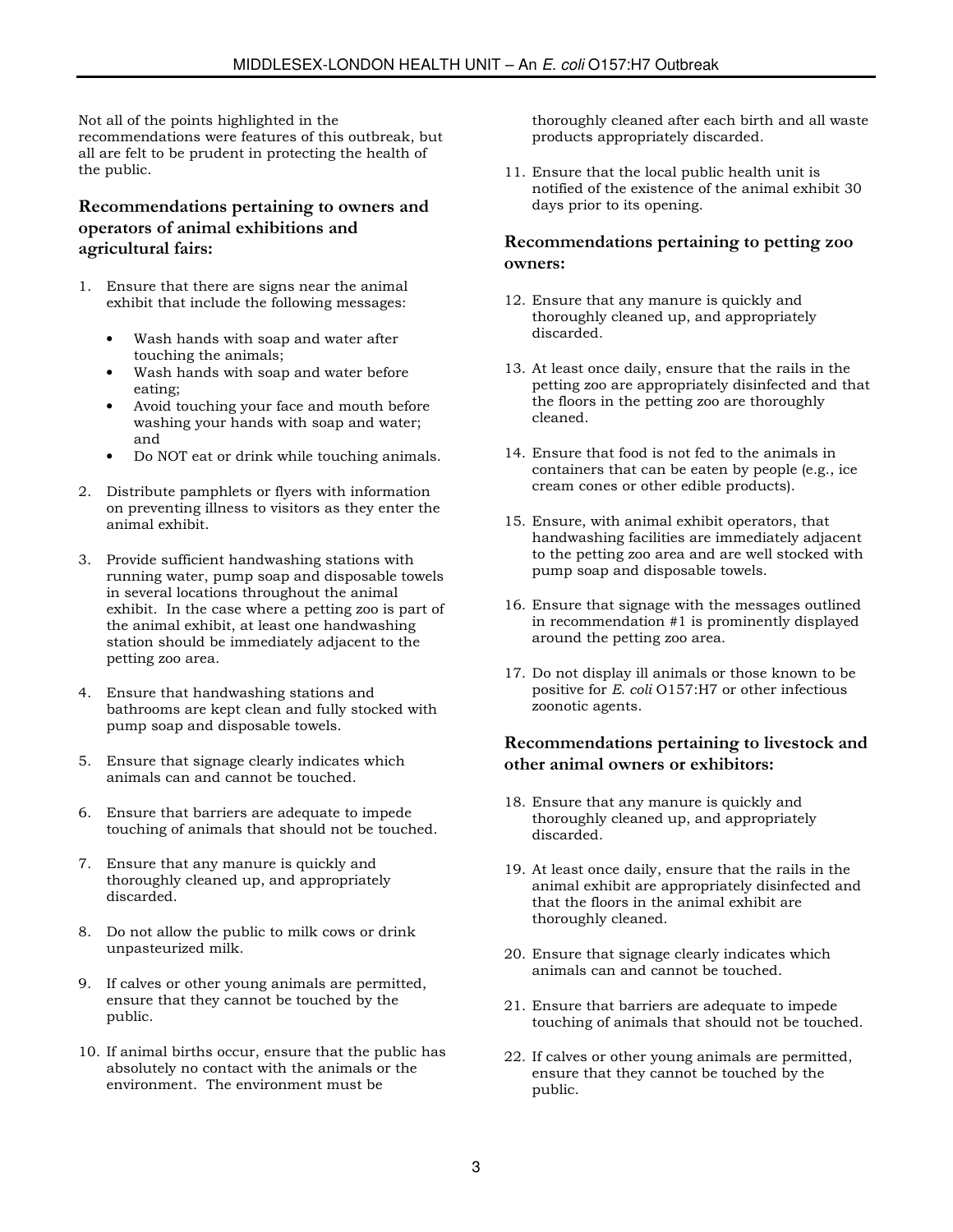- 23. If animal births occur, ensure that the public has absolutely no contact with the animals or the environment. The environment must be thoroughly cleaned after each birth and all waste products appropriately discarded.
- 24. Do not display ill animals or those known to be positive for E. coli O157:H7 or other infectious zoonotic agents.

#### Recommendations pertaining to physicians:

- 25. Obtain stool cultures on any patient who presents with bloody, severe, or ongoing diarrhea.
- 26. Monitor patient with suspected and confirmed verotoxin producing E. coli (VTEC) for the development of the hemolytic-uremic syndrome by performing urinalysis, and examination of the peripheral smear, a complete blood count and a serum creatinine 7 to 10 days after the onset of diarrhea.

#### Recommendations pertaining to public health units:

- 27. Inspect animal exhibits prior to beginning operations to ensure that handwashing facilities, signage, cleaning and waste management procedures are adequate.
- 28. Inspect animal exhibits while operating to ensure that the area is being appropriately cleaned, that handwashing facilities are clean and well stocked with pump soap and disposable towels, and that manure is thoroughly cleaned up and appropriately discarded.
- 29. Document the subsequent locations of a travelling petting zoo for a 30 day period after leaving the health unit's jurisdiction.
- 30. Develop educational materials with information regarding prevention of infections while attending animal exhibits. Distribute these materials to schools, childcare centres and visitors to these animal exhibits.
- 31. Use mass media to provide information regarding prevention of infections while attending animal exhibits.
- 32. Provide educational materials to the public on proper handwashing.
- 33. Ask all people reported to the health unit with VTEC and other enteric infections about

exposure to animals, including animals at animal exhibits.

- 34. Provide educational materials to physicians regarding the need to obtain stool cultures on patients presenting with bloody, severe or ongoing diarrhea.
- 35. Provide educations material to physicians regarding the importance of monitoring patients with confirmed or suspected VTEC for the development of the hemolytic-uremic syndrome.

#### Recommendations pertaining to the Ministry of Health and Long Term Care:

- 36. Establish protocols for the operators of petting zoos, animal exhibits and open farms which provide tours for childcare centres, schools and the general public.
- 37. Consider the appropriateness of animal screening before placement in petting zoos or animal exhibits.
- 38. Ensure that laboratories culturing stool for enteric pathogens submit isolates of E. coli O157 for confirmation of E. coli O157:H7, verotoxin production, and further reference studies including subtyping.

#### Recommendations pertaining to the general public:

- 39. Wash hands with soap and water after touching the animals.
- 40. Wash hands with soap and water before eating.
- 41. Avoid touching your face and mouth before washing your hands with soap and water.
- 42. Do NOT use baby wipes in place of handwashing as they do not kill germs like E. coli O157:H7.
- 43. Pay attention to any signs that indicate which animals can and cannot be touched.
- 44. Do NOT drink unpasteurized milk.
- 45. Do NOT eat or drink while touching animals.
- 46. Visit the doctor if you develop unusual or bloody diarrhea.